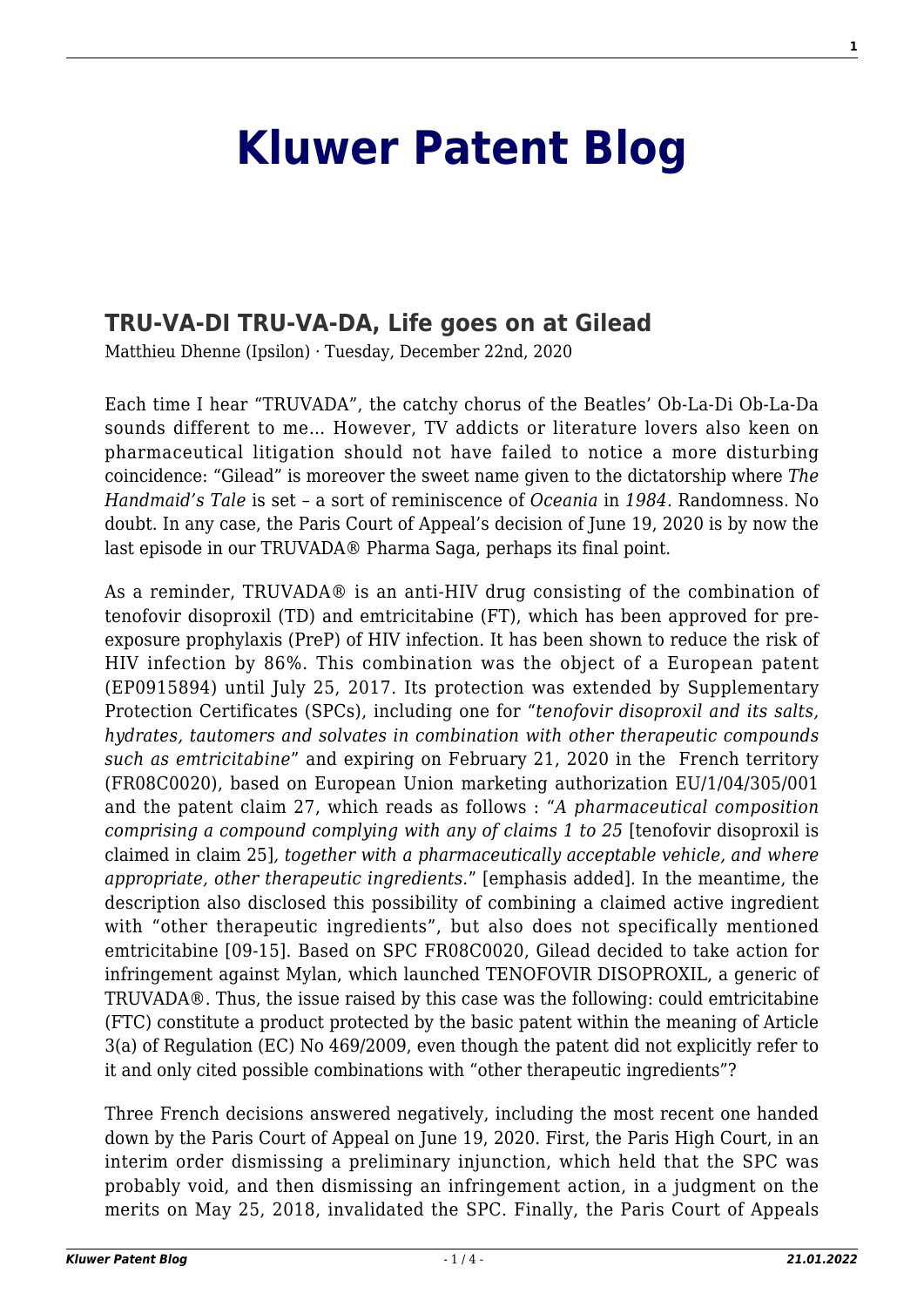confirmed the latter decision, after the decision rendered by the Court of Justice of the European Union following the preliminary question put in England by Mr Justice Arnold.

The position adopted by the French Courts was not surprising: not only is it settled law in France (especially since the "irbesartan" case), but, in addition, apart from two *ex parte* decisions (in Belgium and Spain), judges in other countries had adopted a similar point of view (in England, Sweden, the Netherlands, Greece, Germany, Austria and Denmark). That said, the TRUVADA® case will have given the French judges the opportunity to clarify their interpretation of article 3(a). Thus, the Paris High Court, in its judgment of May 25, 2018, confirmed by the Court of Appeal on June 19, 2020, indicated that the requirement for that product to be protected by a basic patent in force "*presupposes*":

- "*that the product is mentioned in the wording of one of the claims or at least, if not mentioned by name, that it is necessarily and specifically identifiable as such by a person skilled in the art";*
- [with a combination of active ingredients] *"each active ingredient be also mentioned in the claims or, failing that, necessarily and specifically identifiable individually";*
- *"if it may considered that* [to be considered protected by the basic patent] *an active ingredient is not mentioned in the claims of the basic patent by means of a structural definition but simply by means of a functional definition, it is also important to establish that these claims, interpreted inter alia in light of the invention's description, as provided by Article 69 of the Convention of 5 October 1973 on the Grant of European Patents (EPC ) and its interpretative protocol, implicitly but necessarily aim in a specific manner at the active principle in question."* [emphasis added].

In the meantime the European Court of Justice specified that:

- *"the combination of those active ingredients must necessarily, in the light of the description and drawings of that patent, fall under the invention covered by that patent, and*
- *each of those active ingredients must be specifically identifiable, in the light of all the information disclosed by that patent*" [emphasis added].

Thus, logically, the Court of Appeal upheld the first instance judgment, stating in particular that:

*"The Court, which studied the consultations and scientific articles submitted by the parties, retains that if it is not contested that the person skilled in the art knew that for treating HIV a therapy combining several active principles was more effective than a mono-therapy, nothing establishes that in 1996 the person skilled in the art, given the general state of its knowledge, necessarily and specifically thought of emtricitabine to combine it to TD upon reading claim 27 which is drafted in very general terms.*

*The judgement will be therefore confirmed in that it retained that no functional formula necessarily and specifically related to emtricitabine and that consequently the*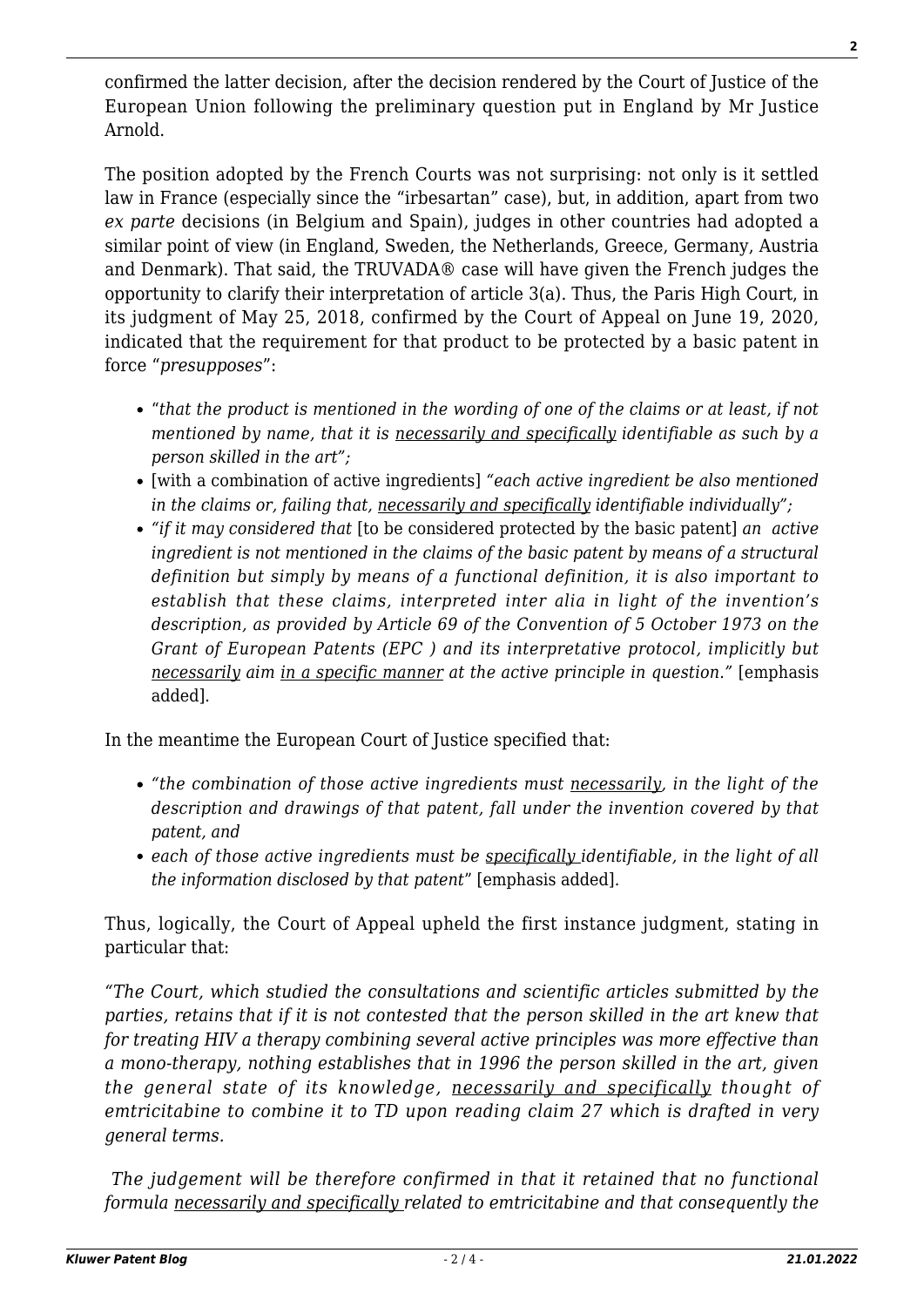*combination of the two products TD and emtricitabine could not be made the subject of an SPC on the basis of the EP 894 patent*" [emphasis added].

In the end, not only did the earlier French first judgment foreshadow the CJEU judgment, but it already provides some guidance for its interpretation. However, let us be sincere, and not too patriotic: we should also note that the part of the judgment relating to article 69 appears contradictory in relation to other recent judgments of the Paris High Court. Indeed, in TRUVADA®, the Court ruled on the interpretation of Article 69 EPC and held that "*the interpretation pursuant to which, for the person skilled in the art, in the context of European Patent No 894, the sentence 'and, where appropriate other therapeutic ingredients' would target an active ingredient with therapeutic properties which may be capable of being combined with tenofovir disoproxil, such as emtricitabine, clearly exceeds what is permitted by Article 69 EPC and its interpretative protocol in this respect, therefore leading to the admission that "the protection also extends to what, in the opinion of a person skilled in the art having examined the description and the drawings, the patent owner intended to protect", and may therefore disregard the reasonable degree of legal certainty that third parties are entitled to expect."* However, the same Court implicitly stated the opposite in the ROSUVASTATINE® and PEMETREXED® cases by searching into the description salts not mentioned in a claim (see my report [here\)](http://patentblog.kluweriplaw.com/2020/10/26/pemetrexed-patent-infringement-in-france-e28-million-in-damages-for-eli-lilly-france-is-back/).

At any rate, although after this umpteenth episode, the suspense begins to wane, we can't help wondering: was this the last episode of the TRUVADA® Saga? While waiting, we can always take comfort with the Beatles and *The Handmaid's tale*.

## **Kluwer IP Law**

The **2021 Future Ready Lawyer survey** showed that 81% of the law firms expect to view technology as an important investment in their future ability to thrive. With Kluwer IP Law you can navigate the increasingly global practice of IP law with specialized, local and cross-border information and tools from every preferred location. Are you, as an IP professional, ready for the future?

[Learn how](https://www.wolterskluwer.com/en/solutions/kluweriplaw?utm_source=patentblog&utm_medium=articleCTA&utm_campaign=article-banner) **[Kluwer IP Law](https://www.wolterskluwer.com/en/solutions/kluweriplaw?utm_source=patentblog&utm_medium=articleCTA&utm_campaign=article-banner)** [can support you.](https://www.wolterskluwer.com/en/solutions/kluweriplaw?utm_source=patentblog&utm_medium=articleCTA&utm_campaign=article-banner)

*To make sure you do not miss out on regular updates from the Kluwer Patent Blog, please subscribe [here.](http://patentblog.kluweriplaw.com/newsletter)*